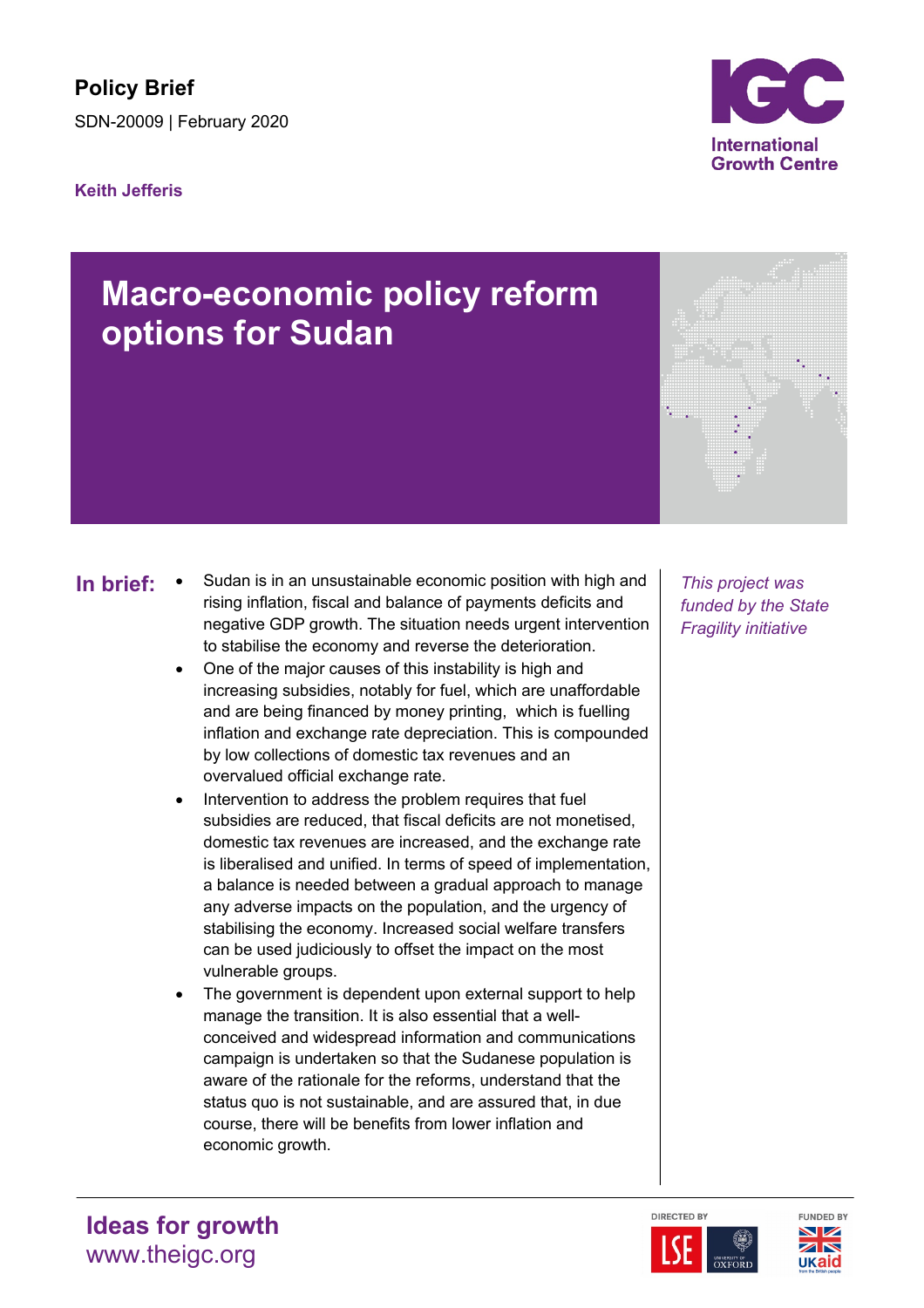# **Introduction**

Sudan's macro-economic position is dire, with rising inflation, fiscal and balance of payments deficits, a depreciating parallel market exchange rate, and a contracting economy (negative real GDP growth). The macro-economic situation has deteriorated sharply over the past two years, and by some measures – notably inflation and the parallel market exchange rate – the pace of deterioration has increased in recent months. The increasing pace of decline indicates that the macro-economic situation is unsustainable. In economic terms ,"the house is on fire" and requires urgent intervention. Such intervention is needed to, first, stabilise the economy, and second, to start reforms that will build the basis for sustainable long-term economic growth and prosperity. This note provides options for intervention that will primarily address the need for immediate macro-economic stabilisation as well as longer-term prosperity.

# **The current situation**

The most obvious manifestation of the current economic crisis is rising inflation and the depreciating parallel market exchange rate. However, these phenomena are only a part of a vicious circle of economic policy and outcomes driving a downward economic spiral and are symptoms rather than the cause of the crisis.



The underlying cause of the economic crisis is an unsustainable level of subsidies, notably for fuel (petrol, diesel, kerosene, LPG). The subsidies are paid for by government, even though it does not have the tax or other revenues to do so. In the past, the payment of the subsidy was done indirectly, via the Central Bank of Sudan (CBOS), with the cost partially hidden, but under the new government the cost is now directly in the budget. The net effect of financing the cost of subsidies indirectly or directly is the same, as it leads to money creation by the CBOS under both channels. However, including the cost of the subsidies in the budget provides greater transparency and accountability.

When combined with the relatively low level of government revenues in Sudan, the cost of fuel subsidies leads to a budget (fiscal) deficit, which is, in turn, financed by money creation, or "printing money", by the CBOS. This leads to rapid growth of the money supply, which in turn causes inflation.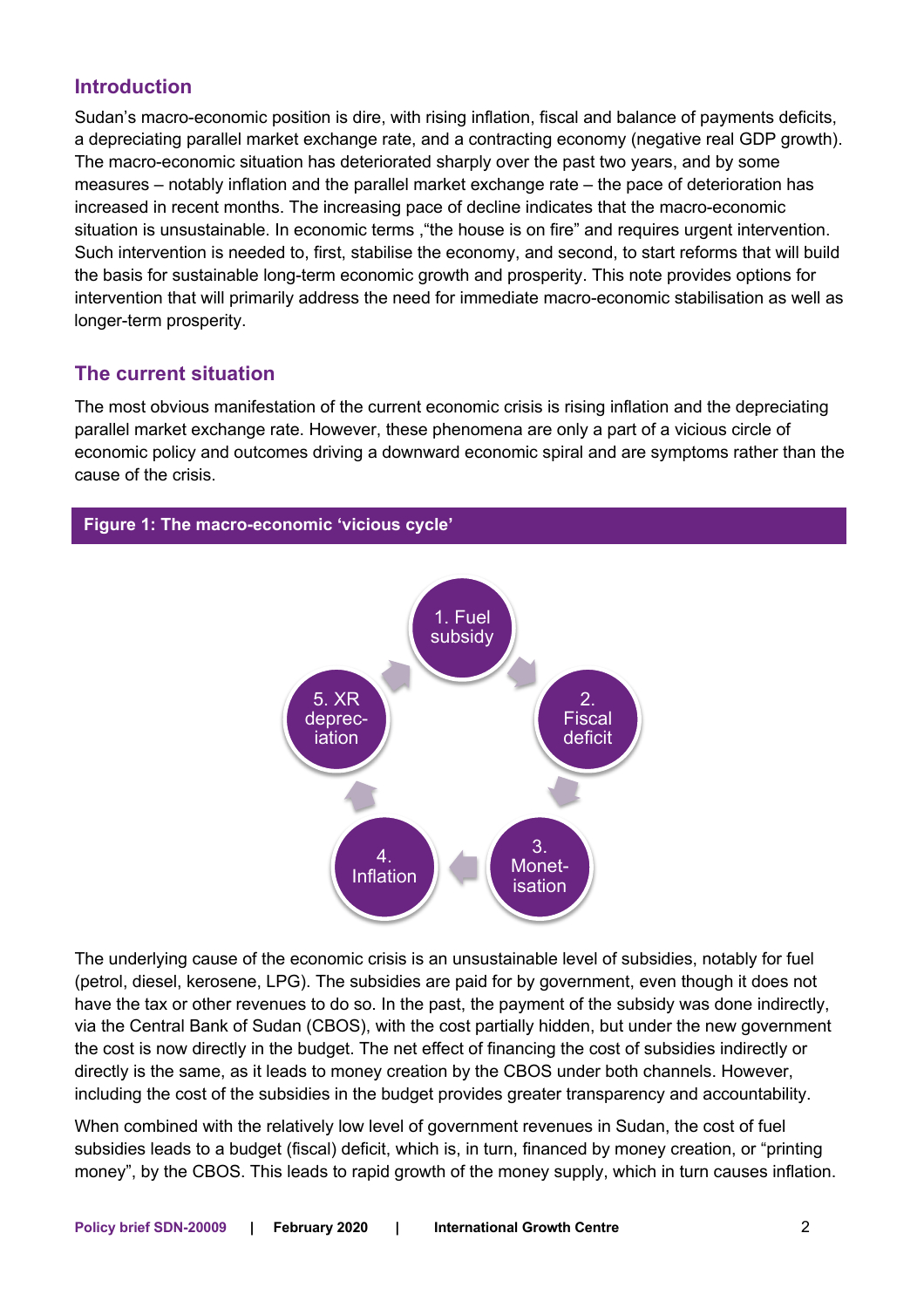The combination of high inflation and a balance of payments deficit (driven in part by the cost of fuel imports) leads to depreciation of the (parallel) market exchange rate. The depreciation then increases the cost of the fuel subsidy, which is equal to the difference between the cost of imported fuel (which rises in SDG terms as the exchange rate depreciates) and the (fixed) regulated price. Hence the vicious circle and unsustainable policy combination.

The situation is worsened by weak domestic revenue mobilisation (thereby increasing the budget deficit) and lack of access to external debt financing (which means that the fiscal deficit is financed by monetary expansion). However, this is not the root of the problem; the size of the fuel subsidy is so large that this would not be sustainable even if revenues were higher and those other constraints were less binding. A related outcome is that the high level of spending on fuel subsidies "crowds out" other forms of government spending, notably on social safety nets/transfers, social spending (health and education) and investment (capital) spending.

# **Sustainability issues**

|                                |                     | 2017 | 2018   | 2019   |
|--------------------------------|---------------------|------|--------|--------|
| <b>Fuel subsidies</b>          | % of GDP            | 2.2% | 8.3%   | 10.6%  |
|                                | % of govt. spending | 16%  | 50%    | 57%    |
|                                | % of govt. revenues | 30%  | 94%    | 135%   |
| <b>Inflation</b>               | %, end of period    | 25%  | 73%    | 60%    |
| <b>Real GDP growth</b>         |                     | 0.7  | $-2.3$ | $-2.5$ |
| (Broad) money<br>supply growth |                     | 67%  | 112%   | 67%    |

#### *Table 1: Deteriorating macro-economic indicators*

#### *Source: IMF*

The current situation is not sustainable. Between 2017 and 2019, the cost of fuel subsidies is estimated to have increased from 16% to 57% of fiscal spending and 2.2% to 10.6% of GDP. Inflation has increased from 25% in 2017 to an estimated 60% in 2019 and is set to rise further if fiscal deficits are not reduced and monetary growth contained. In 2019, the cost of fuel subsidies exceeded total government revenues.

Without change, the prospect is that the vicious cycle will continue, with fuel subsidies remaining at around 12% of GDP, fiscal deficits around 18% of GDP, inflation persisting in the range of 80%-100%, and rapid depreciation of the parallel market exchange rate towards SDG2,000 per USD by 2025.

What interventions or policy actions can break this vicious cycle? There is no doubt that the current level of fuel subsidies is unsustainable and needs to be reduced, preferably to zero. It is neither sustainable in macroeconomic and fiscal terms, nor does it particularly benefit vulnerable or needy groups of the population. The critical question is how quickly the subsidies can be reduced, and what complementary policy actions are desirable and possible?

### **Box 1: Fuel prices and subsidies**

The retail price of fuel (petrol, diesel, kerosene, LPG) in Sudan has been fixed in SDG terms for a number of years, dating back to the time prior to the independence of South Sudan when Sudan was a significant oil producer. Since the independence of South Sudan in 2011, Sudan has been a net oil importer, and hence the majority of oil products consumed in the country have to be purchased on international markets at world prices.

The actual cost of fuel therefore depends on international fuel prices and the exchange rate. There are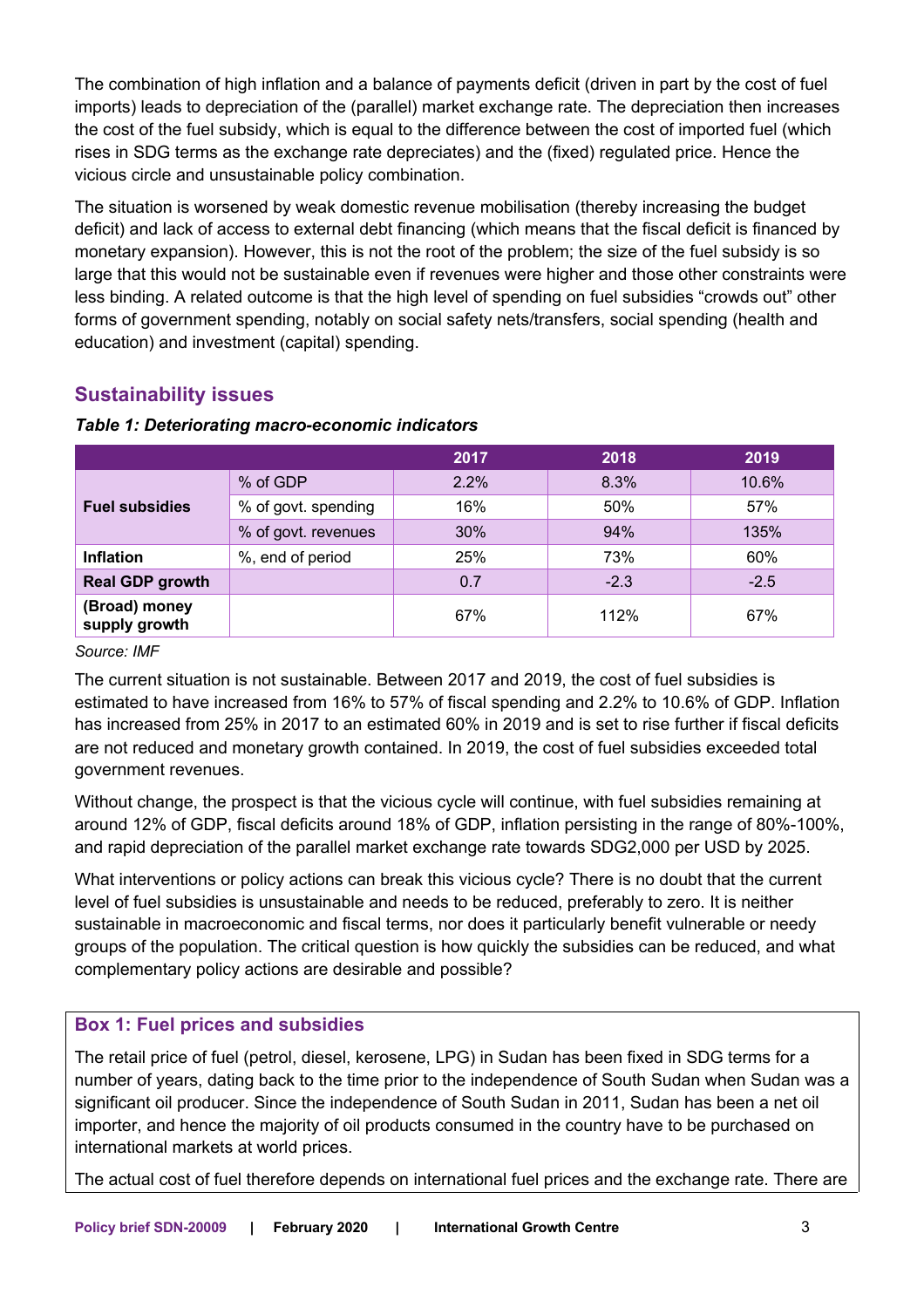currently various different exchange rates, but with a general shortage of foreign exchange at preferential exchange rates, ultimately currency has to be sourced in the parallel market where the rate is currently around SDG100 per USD. Current retail prices only cover approximately 10% of the cost of fuel, hence the retail subsidy rate is around 90% and fuel is effectively being given away.

The subsidy introduces various distortions. Subsidies increase demand, and subsidising the cost of one of Sudan's major imports increases the import bill and the current account deficit. The fuel subsidy also provides a huge incentive for the resale of subsidised fuel on the domestic black market, and smuggling to neighbouring countries, where substantial profits can be made.

As with any free or heavily subsidised commodity, the market experiences excess demand. The elevated demand for the commodity cannot be met by suppliers – due to limitations on the amount of losses or subsidies that can be financed – hence supply has to be physically rationed. In the case of fuel, this is manifested as fuel shortages in filling stations, and the resulting queues.

Fuel prices in Sudan are among the lowest in the world. In February 2020, the average price for gasoline around the world was USD1.08 per litre and diesel USD1.00/l.<sup>1</sup> The import cost of refined fuel products is around USD0.55 per litre (excluding inland transport costs and wholesale/retail margins). Apart from Sudan, the only countries that charge less than USD0.55/l are all net oil exporters – in which case the cost of the subsidy is an opportunity cost,<sup>2</sup> i.e. export income / fiscal revenues foregone, rather than a direct fiscal cost.

The fuel subsidy cost in Sudan is considerable. In 2019, the estimated cost was SDG215 billion, or 57% of total government spending, and is responsible for almost the entire budget deficit, estimated at SDG220 billion. The cost of the fuel subsidy is estimated at 10.6% of GDP in 2019. A subsidy of this magnitude would be unsustainable under any circumstances, but is particularly problematic when domestic revenues are so low (total revenues and grants were estimated at 7.8% of GDP in 2019).

## **Exchange rate policy**

Sudan's current exchange rate policy comprises a number of different exchanges rates, including the fuel rate (SDG 6.75 per USD), customs rate (SDG15/USD), and the official rate (SDG47.5/USD in early 2020). Although foreign exchange is in principle made available for designated imports at the fuel and official rates, in practice it is not generally available at those rates through official channels. There is also an unofficial (but acknowledged) parallel market rate, which generally reflects supply and demand in the foreign exchange market and accounts for around 80% of the total value of foreign exchange transactions. The parallel market rate has depreciated from SDG50/USD in late 2018 to 100 in early 2020, driven by large balance of payments deficits. For most economic agents (outside of government or well-connected circles), foreign exchange can only be accessed through the parallel market.

There are close linkages between the fiscal deficit, monetary expansion, inflation, the balance of payments, and the exchange rate. Essentially, the high level of fuel subsidies is driving instability across all of the other metrics, and the exchange rate adjusts to ensure that the current account balance (deficit) can be financed (via investment inflows).

Maintaining multiple exchange rates adds further economic distortions. There is an incentive for economic agents who can obtain foreign exchange at the official rate to re-sell the currency in the parallel market, and make a substantial profit, and then repeat the process. Such "round-tripping" acts as a severe drain on foreign exchange intended to be made available at the official rate. Removing

<sup>1</sup> http://www.globalpetrolprices.com/

 $<sup>2</sup>$  Assuming that the retail price is not less than the domestic cost of production and distribution.</sup>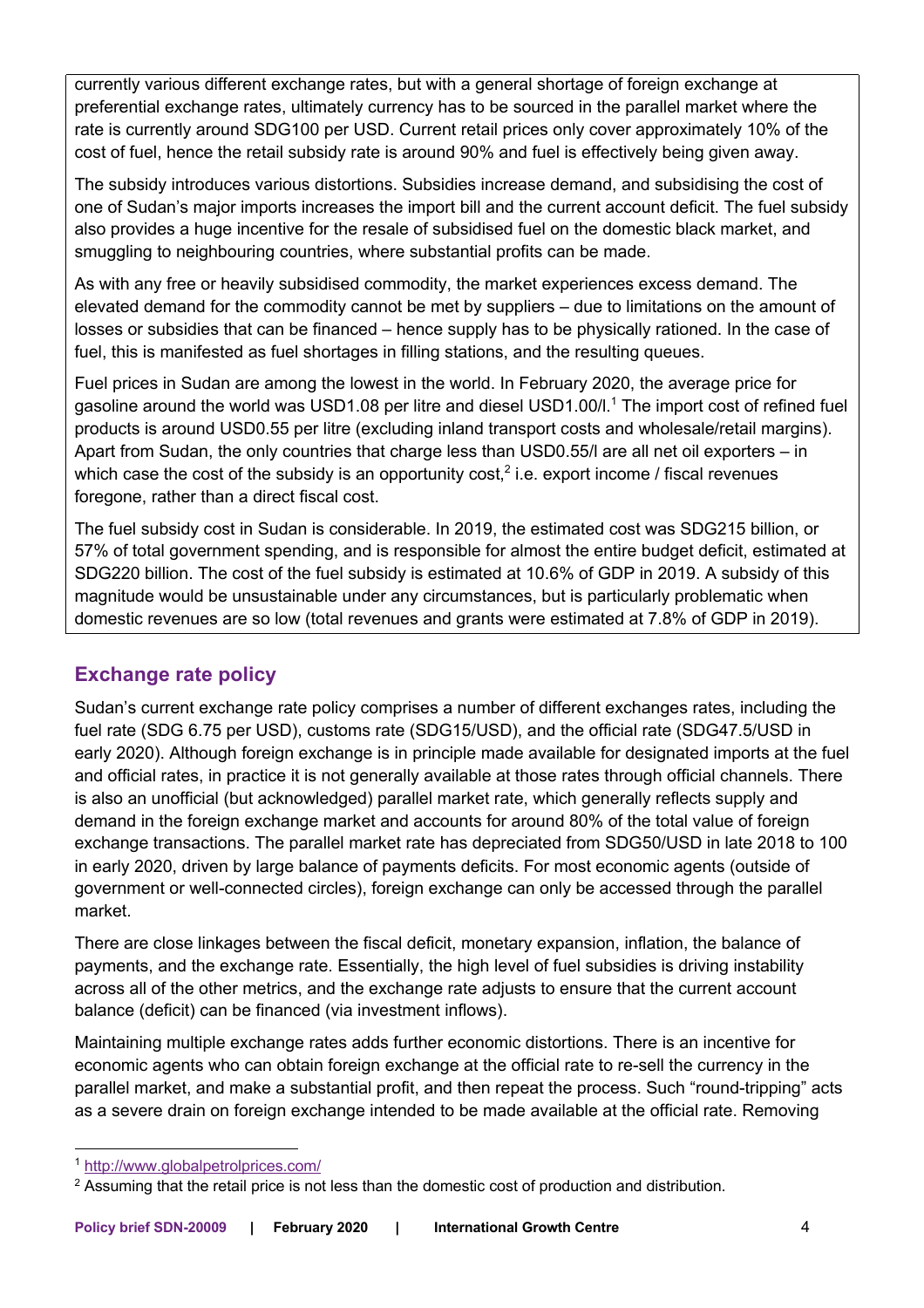this distortion requires unifying the foreign exchange market (removing the privileged fuel and official rates) and allowing the exchange rate to be broadly market-determined.

The customs exchange rate is used purely for valuation purposes, rather than actual transactions, and is used for calculating the SDG value of imported commodities subject to import tariffs and VAT. The customs rate is more akin to a tax rate, rather than a conventional exchange rate.

In due course, the customs rate should be unified with the market rate, although at a measured pace. Rapid unification of the customs exchange rate could boost revenues significantly but would add to inflation and pressures on living standards. In order to minimise the adverse impact, increasing the customs exchange rate should be accompanied by reducing (and simplifying) tariff rates. This requires some time to implement, and it would not be necessary to unify the customs rate at the same time as unifying the official and market rates.

## **Box 2: Relevant lessons from international experience**

Although each country's situation is unique, there are nonetheless lessons that can be learned from countries that have faced similar macro-economic challenges to that of Sudan. These lessons can be grouped into three specific challenges: bringing down high inflation, exchange rate liberalisation, and reducing fuel subsidies, and are summarised below.

Many countries have brought inflation down quickly from very high rates, with most such stabilisation programmes including broad-based reform agendas. A critical component is fiscal and monetary tightening, with large and rapid reductions in budget deficits supporting a sharp slowdown in monetary expansion and hence inflation. Reforms can be helpfully underpinned by price and exchange rate regime liberalisation, as well as broader institutional reforms (e.g. to the central bank, rule of law, and state-owned enterprises). All of these help to provide credibility and boost the confidence of domestic and external investors.

Exchange rate liberalisation and unification of dual (or multiple) exchange rate regimes is often a major component of stabilisation packages. Although this may involve an effective devaluation of the exchange rate, and hence an increase in import prices and inflation, this is less so if the parallel market exchange rate is already used for the majority of imports (as is the case in Sudan). Furthermore, it removes a key economic distortion and allows resources to be allocated more efficiently. These efficiency gains (combined with lower inflation) support a recovery in economic growth. Another key conclusion is that if exchange rate reforms are not accompanied by other macroeconomic reforms – especially dealing with the drivers of high inflation, such as the fiscal deficits and monetary expansion mentioned above – they will not be successful, and exchange rate weakness will continue (e.g., as in South Sudan).

A key issue with regard to exchange rate liberalisation and unification is whether it should be done in one step ("big bang") or more gradually. However, there is no clear conclusion on this, as it entails a trade-off: a big bang brings efficiency gains forward quickly and provides credibility, but entails a onetime (and potentially quite large) shock to existing producers and consumers. A more gradual approach spreads the pain, but delays efficiency gains and may have questionable credibility.

On reforming (reducing) fuel subsidies, the lessons from other countries are clearer, from both successful and unsuccessful episodes. A common starting point is that large fuel subsidies are fiscally unsustainable and do not generally benefit the poor, but that their removal is more of a political process than an economic one and can easily fail if mishandled. Perhaps the three key lessons are that (i) a strong communications campaign is critical prior to the removal / reduction of subsidies; (ii) a gradual process rather than an overnight change is more likely to be palatable to the population; and (iii) there must be mitigating measures to offset negative impacts, especially on the most vulnerable groups of the population.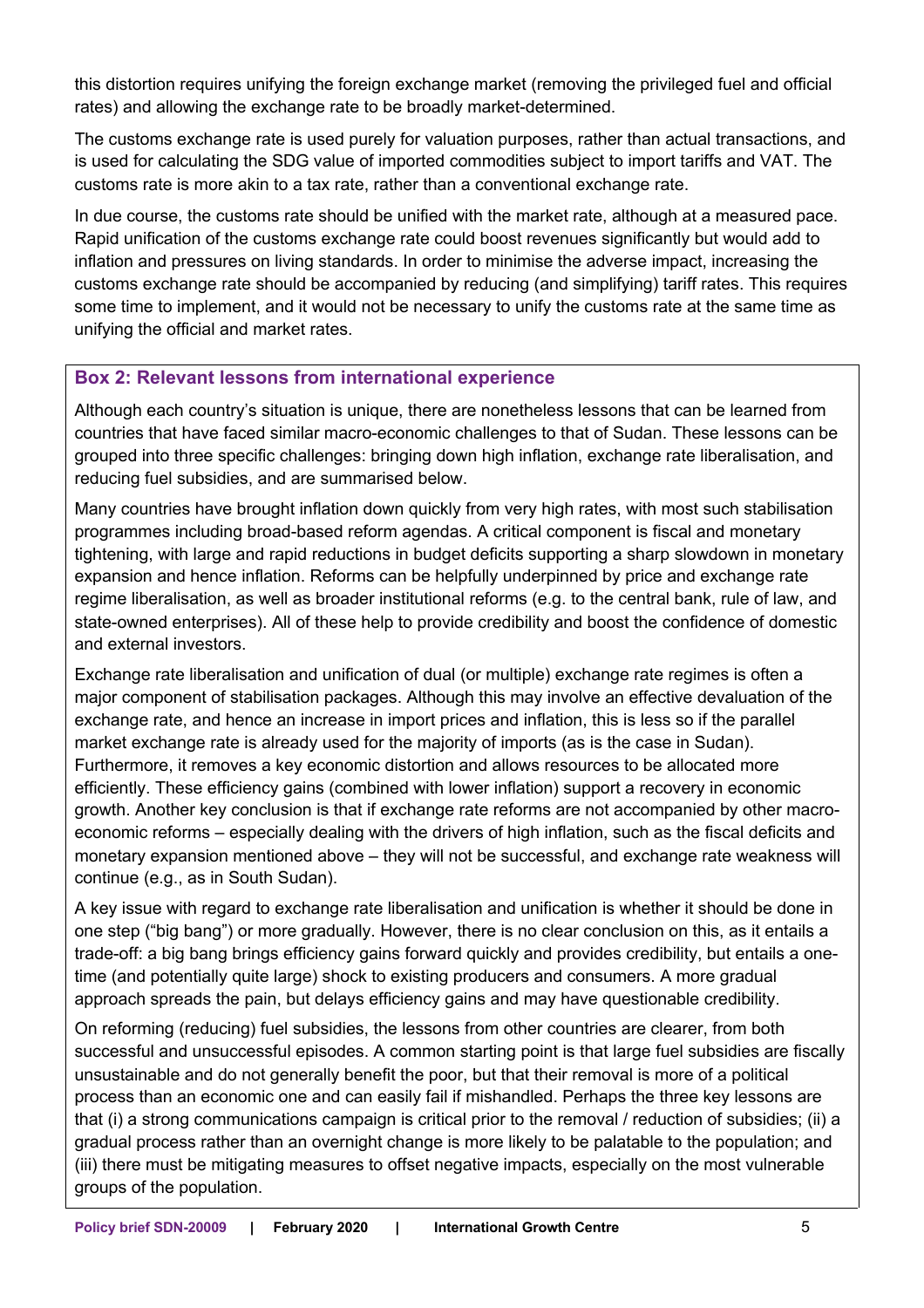The communications campaign should emphasise why subsidies are harmful to the economy and the damage that they cause and explain that their removal presents an opportunity to deliver more effective support for the population, especially for the poor. More generally, the campaign should ensure transparency regarding the reform process, and aim to build trust for the government's actions. There may even be a need for an independent body to handle fuel pricing to shift lobbying pressure away from the government. Mitigation measures can take various forms, but some kind of cash-based compensation for the poorest groups is required. This may not be as relevant for the better off groups (who will lose more from the reduction of subsidies); for them, the benefits will be longer-term, from development of productive sectors, lower inflation, higher growth and increased employment.

# **Reform paths**

A sustainable path to reform has three key components: (i) policy, (ii) communication; and (iii) implementation. It requires carefully balancing a range of different (possibly conflicting) objectives.

- Reducing the fiscal deficit quickly enough to achieve macroeconomic stability, which in turn depends on:
	- o Reducing/eliminating fuel subsidies;
	- o Mobilising domestic revenues (taxes etc.);
	- o External financial support (donor funds, access to capital markets).
- Compensatory measures to offset the impact of subsidy reduction on vulnerable groups.

It also needs complementary policy measures:

- Exchange rate reform to provide appropriate prices and incentives for balance of payments sustainability, improved exports and long-term growth;
- Tight monetary policy to contain the impact of subsidy removal on inflation.

The cost of the fuel subsidy is estimated at USD3.5 billion in 2019 (about \$85 per capita, averaged across the whole population of Sudan). The original 2020 Budget proposed reducing fuel subsidies to zero during 2020, with faster reduction in petrol subsidies than diesel subsidies. This proposal was withdrawn after encountering significant opposition from civil society, and a revised schedule for the reduction of fuel subsidies now has to be drawn up. The optimal pace of subsidy reduction depends on:

- The target fiscal deficit path;
- The speed at which domestic revenue mobilisation can be improved;
- The extent to which external (donor) support can be mobilised;
- The cost of compensatory social safety net measures.

There are a range of combinations of subsidy removal and social safety net spending that would achieve a target of reducing the fiscal deficit to a sustainable level (defined as a deficit of 1% of GDP or less) within 3 years (by 2023), depending on speed at which domestic tax revenues can be increased and the availability of external funding for budget support. One such indicative fiscal stabilisation programme, based on the following assumptions, is shown below:

### • **Revenues**

- o Doubling of domestic tax revenues (from 6% to 12% of GDP)
- o Doubling of oil revenues and external grants (from 1.8% to 4% of GDP)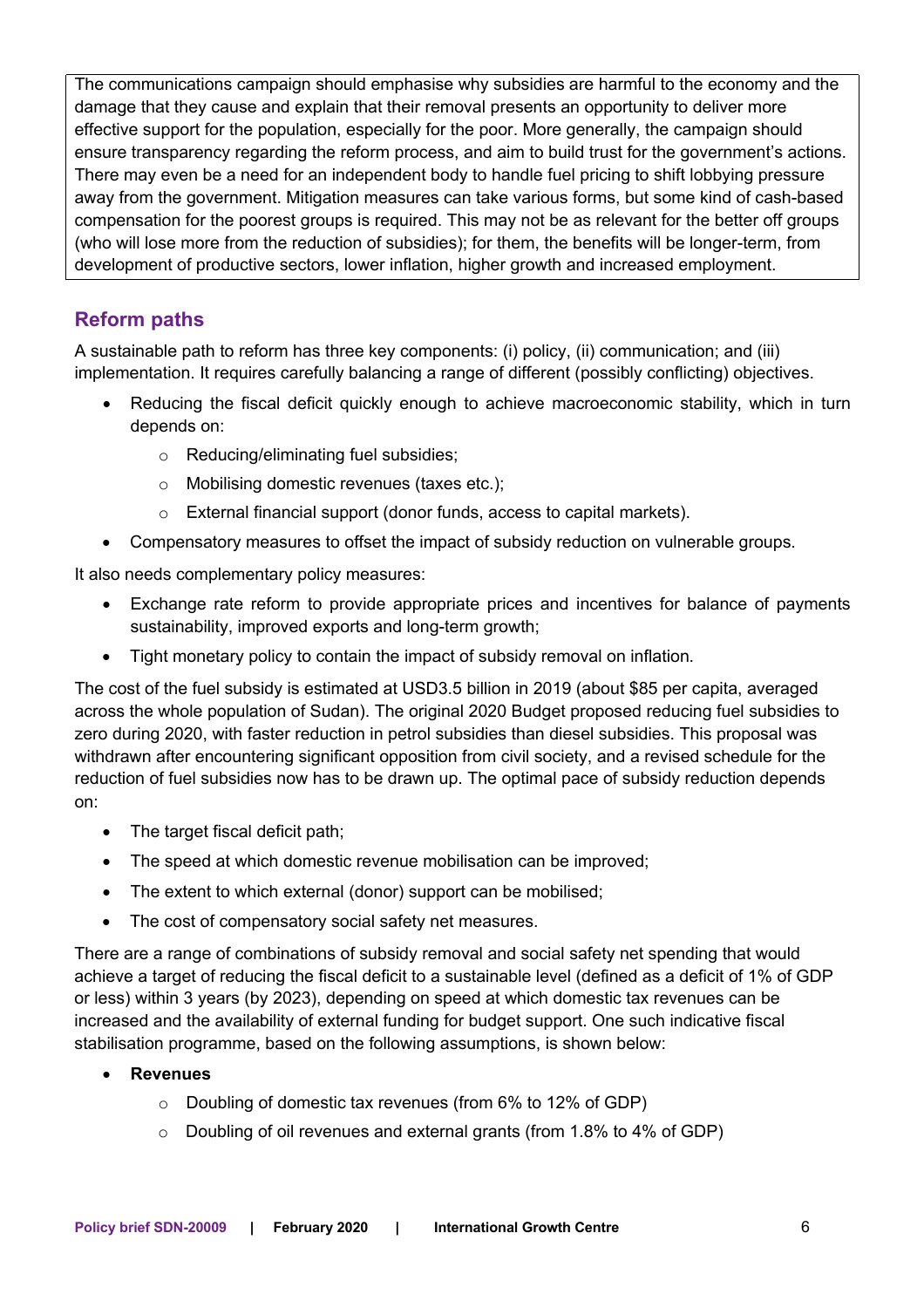## • **Fuel Subsidies**

 $\circ$  Elimination of fuel subsidies over two vears from mid-2020, in three equal annual instalments (or more gradually on a quarterly or monthly basis, by approximately USc6.8/quarter or USc2.25/month). This would lead to the following indicative fuel price (in US cents per litre – priced in SDGs at the parallel market exchange rate):

## *Table 2: Fuel price changes as subsidy is removed*

|                          | 2019 | 2020 | 2021 | 2022 | 2023 |
|--------------------------|------|------|------|------|------|
| Fuel price (avg., USc/l) |      | 24   | 42   | 60   | 60   |
| % change                 |      | 300% | 75%  | 43%  | 0%   |

o It is important to emphasise that fuel pricing will have to be calculated in USD and converted to SDG at the prevailing market exchange rate if the subsidy is to be contained at the budgeted level. A USD-based pricing formula (based on prevailing crude oil prices with margins for refining and transport costs and distribution/retail margins), with the subsidy explicitly applied to the price that results from the formula calculation, would achieve this $3$ .

## • **Other expenditures**

- o Increase in social spending, from 0.7% of GDP in 2019 to 3.1% of GDP from 2021 onwards (approximately USD1 billion in 2021);
- $\circ$  Increase in spending on public sector wages from 2.9% of GDP in 2019 to 3.5% of GDP in 2021; (assuming no growth in public sector employment, this would represent an increase of 28% in USD terms);
- o Increase in other spending, including transfers and capital spending, from USD1.1 billion in 2019 to USD3.4 billion in 2023 (3.3% to 9% of GDP).

The outcome would be to reduce the fiscal deficit from an estimated 11% of GDP in 2019 to 6.0% in 2021 and 0.8% in 2023. The reduction in the deficit (by 10.1% of GDP) is largely achieved by reducing fuel subsidies (9.4% of GDP). The increase in revenues (7.7% of GDP) is mostly devoted to increased public sector wages (0.6% of GDP), social spending (2.4% of GDP) and other spending, transfers and capital spending (4.2% of GDP).

As this fiscal programme still has budget deficits, there is a funding gap that needs to be filled. This amounts to USD5.9 billion over the four years from 2020 to 2023 and needs to be filled either by (i) increasing domestic revenues at a faster pace than projected above; (ii) a higher level of external support (grants). Towards the end of this period, there may be scope for external borrowing, but this is dependent upon successful debt restructuring (through the HIPC programme).

| % GDP                   | 2019 | 2020 | 2021 | 2022 | 2023 |
|-------------------------|------|------|------|------|------|
| <b>Total revenues</b>   | 7.8  | 11.3 | 14.0 | 14.5 | 16.0 |
| Domestic (tax) revenues | 6.0  | 7.5  | 9.0  | 10.5 | 12.0 |
| Oil revenue & grants    | 1.8  | 3.8  | 5.0  | 4.0  | 4.0  |
| <b>Total spending</b>   | 18.7 | 18.9 | 20.0 | 16.8 | 16.8 |
| Wages                   | 2.9  | 3.2  | 3.5  | 3.5  | 3.5  |

## *Table 3: Indicative fiscal programme (% of GDP)*

<sup>&</sup>lt;sup>3</sup> Such a formula-based approach is used for calculating regulated fuel prices in South Africa and Botswana (although it is taxes that are applied to the base price, not subsidies).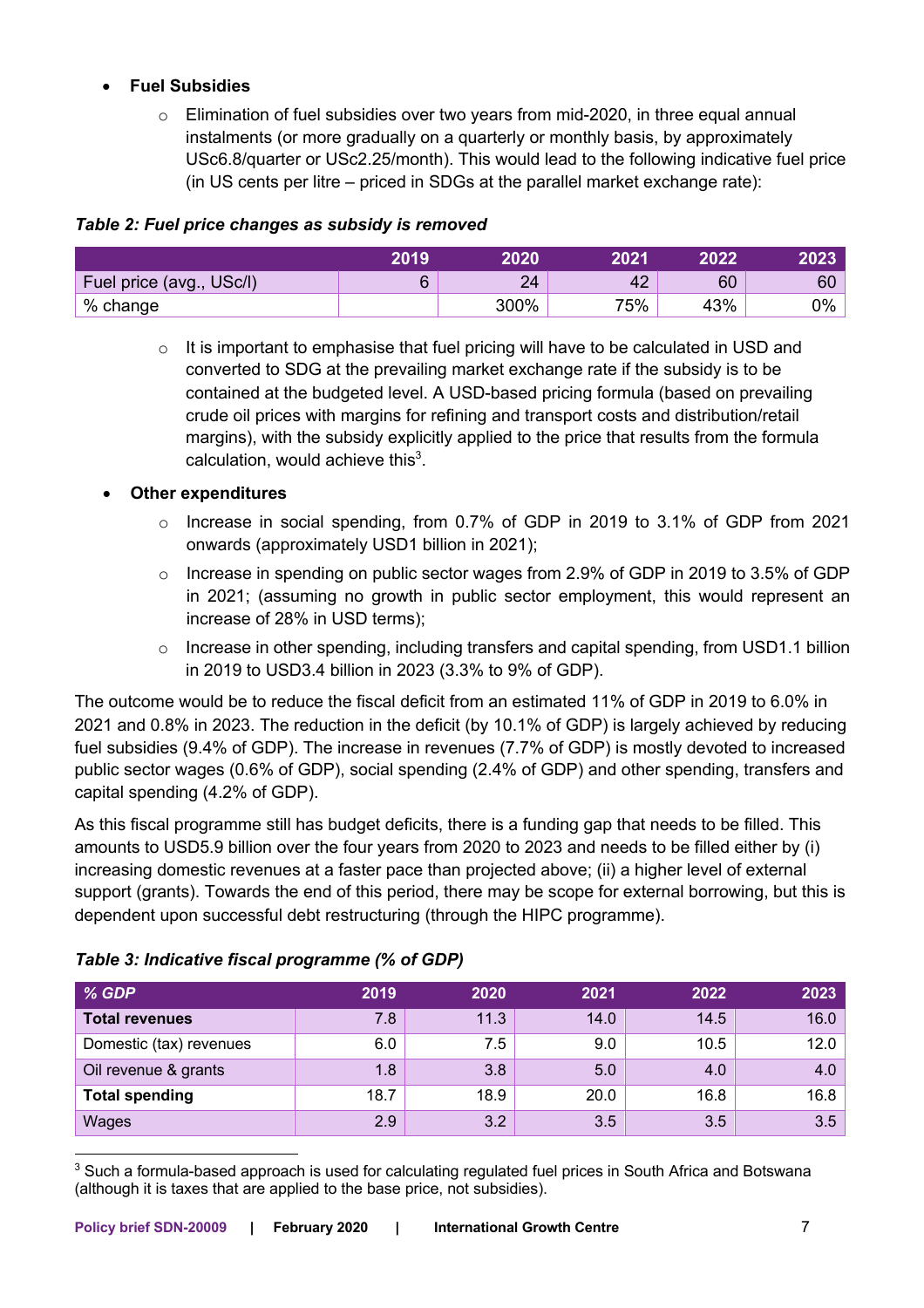| Fuel subsidies                            | 10.6    | 8.8     | 5.3     | 1.8   | 0.0   |
|-------------------------------------------|---------|---------|---------|-------|-------|
| Other subsidies                           | 1.2     | 1.4     | 1.5     | 1.4   | 1.2   |
| Social spending                           | 0.7     | 2.0     | 3.1     | 3.1   | 3.1   |
| Other spending, transfers &<br>investment | 3.3     | 3.5     | 6.6     | 7.0   | 9.0   |
| <b>Fiscal Balance</b>                     | 10.9    | 7.6     | 6.0     | 2.3   | 0.8   |
| Funding gap (\$ bn)                       | 3,663.4 | 2,643.0 | 2,140.2 | 832.9 | 302.9 |

#### *Source: author*

As removing fuel subsidies are central to achieving fiscal sustainability, a key issue is how quickly they can be reduced. This is not a technical issue – from a fiscal and economic sustainability perspective, they should be eliminated immediately; rather, it is a political economy issue, in the sense of what rate of subsidy elimination could be tolerated without triggering civil unrest that might threaten the stability of the government. There is some understanding that the current economic situation is unsustainable and that changes are necessary and, furthermore, that some of those changes will be painful. However, it is not just the removal of fuel subsidies that may trigger civil unrest: continued high inflation and regular fuel shortages  $-$  i.e. the results of not undertaking fiscal reform  $-$  could also do so. What is most likely to be sustainable (from a political economy perspective) is a package comprising of:

- removal of fuel price subsidies at a more gradual pace (e.g. in 3 tranches over 2 years as suggested above), rather than all at once;
- improved availability of fuel; and
- clamping down on the black-market resale and smuggling of fuel.

Improving the availability of fuel would be helped by multiple distribution channels. Large corporate users of fuel, who buy wholesale, already pay a much higher price than the standard retail price. The recent emergence of a two-track fuel retail system, with some fuel stations selling fuel at the market price rather than the subsidised price, should also help availability.

The main risk with the proposal for a gradual reduction in fuel subsidies is that it may be too slow to achieve macro-economic stabilisation. If external resources are not available to plug the fiscal and balance of payments gap, the danger is that monetisation of the deficit will continue, driving the exchange rate down further, and either increasing the subsidy again or leading to a faster fuel price increase in SDG terms.

To reduce this risk, subsidies could be reduced more quickly, for instance by removing subsidies on petrol (gasoline), kerosene and LPG quickly (within 3 months, by Q2 2020) and removing diesel subsidies more slowly, over a 12 month period. This would achieve quicker fiscal stabilisation, with a sustainable budget in 2021, a much reduced external financing requirement, and less risk of continued exchange rate instability and depreciation. However, the impact of fuel price increases would be felt more quickly.

| % GDP                 | 2019    | 2020    | 2021  | 2022  | 2023  |
|-----------------------|---------|---------|-------|-------|-------|
| <b>Total revenues</b> | 7.8     | 11.3    | 14.0  | 14.5  | 16.0  |
| <b>Total spending</b> | 18.7    | 18.5    | 15.1  | 15.0  | 16.8  |
| Fuel subsidies        | 10.6    | 8.4     | 0.4   | 0.0   | 0.0   |
| <b>Fiscal Balance</b> | 10.9    | 7.2     | 1.1   | 0.5   | 0.8   |
| Funding gap (\$ bn)   | 3,663.4 | 2,447.8 | 394.6 | 183.7 | 302.9 |

| Table 4: Summary alternative fiscal programme - faster subsidy removal (% GDP) |  |  |  |
|--------------------------------------------------------------------------------|--|--|--|
|                                                                                |  |  |  |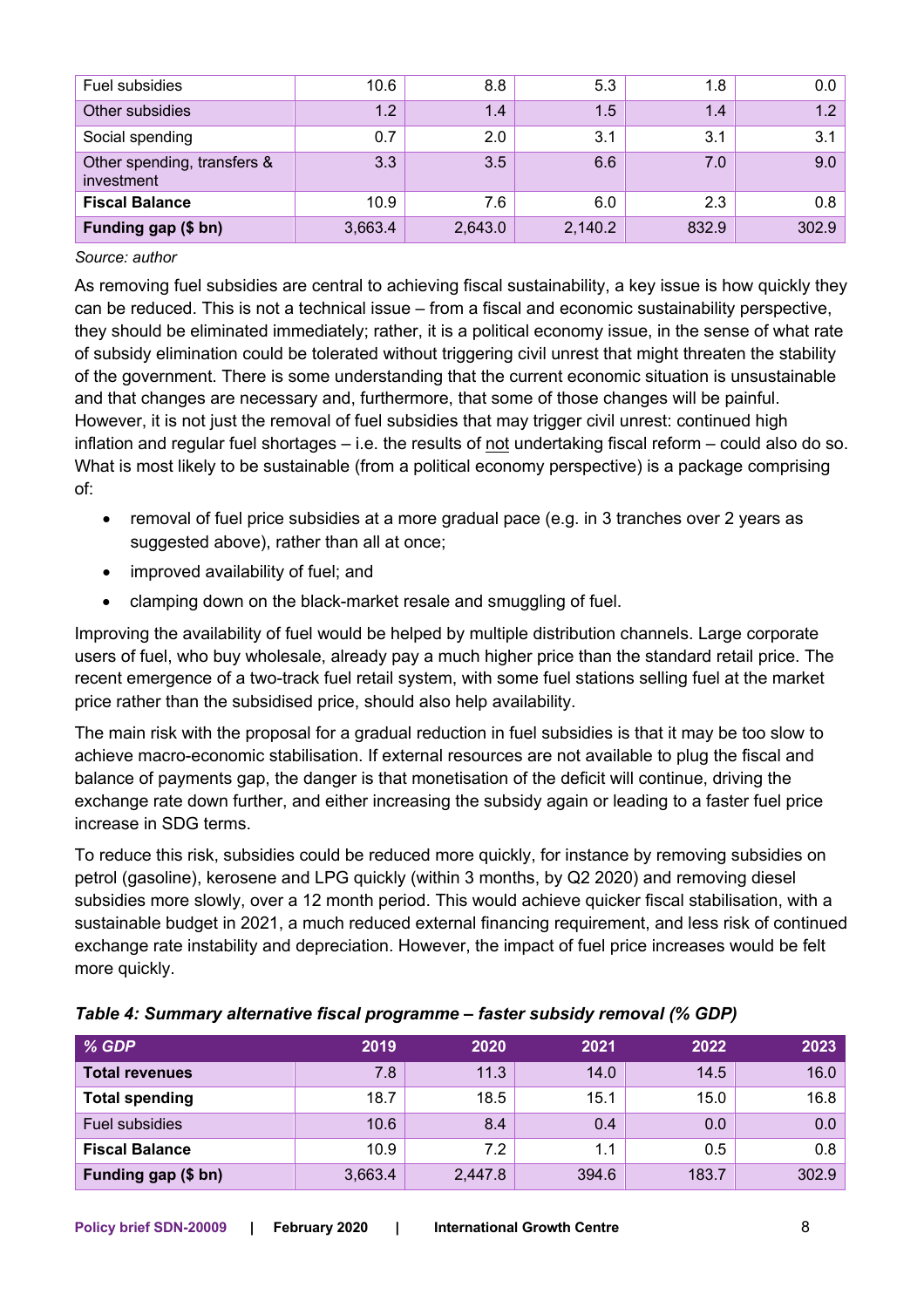The importance of an effective information and communications strategy cannot be overemphasised. This should cover an explanation of the current situation, the consequences of not reforming, and informing the population about the need for some tough decisions (including fuel subsidy reduction) in the short-term in order to lay the ground for sustainable, longer-term growth.

# **Raising domestic tax revenues**

Sudan has one of the lowest rates of domestic tax collection in the world, at an estimated 7.4% of GDP in 2019 (excluding grants). The average across all low- and middle-income countries was 21% in 2014<sup>4</sup>. Such a low rate of revenue collection is not sustainable, especially given Sudan's needs for investment in infrastructure and improvements in social spending (health and education).

As such, the government needs to develop a strategy that tackles the essential elements of domestic revenue mobilisation: tax administration, compliance and policy. On the policy side, the government has several options that can raise revenue in the short term, specifically reducing or eliminating corporate tax exemptions, and bringing more companies into the tax net (especially security sector companies). Another tool would be to increase the customs exchange rate, which would effectively raise the import tariff rate, albeit with the disadvantage of increasing inflation further. Given the apparent complexity and lack of transparency regarding existing exemptions, a simple approach may be to remove all exemptions that have been granted by earlier ministerial discretion and retain only those that have been legally mandated under the Investment Law (e.g. time-limited tax holidays). Improved tax administration also has the potential to generate revenue gains in the short to medium term. But to realise those gains, the government must invest in the capacity of the tax authority to collect taxes that are currently in place.

The new peace agreement in South Sudan should enable that country to increase oil production, which would, in turn, assist Sudan with increased revenues from transit and other oil-related fees.

# **Impact of reducing fuel subsidies on inflation**

Reducing fuel subsidies and raising fuel prices at the proposed rate would obviously have an impact on inflation. With fuel prices accounting for 2.5% of the CPI basket, the direct impact on the overall price level of even a large increase in fuel prices will be limited; the proposed increase of 300% in mid-2020 would only raise the overall CPI by 7.5%. There will be second-round effects, e.g. on transport and distribution costs, although this will be mitigated to some extent by the fact that many transporters are already buying fuel at black market costs. Containing the second-round effects will require the following:

- Securing external budget support to meet the fiscal financing gap and support the balance of payments (and hence minimise the depreciation of the parallel market exchange rate); this requires USD 5.9 billion in external support from 2020-23.
- Not monetising the fiscal deficit (so, if external budget support falls short and/or domestic revenue mobilisation is ineffective, spending will have to be reduced by the same amount);
- Close management of banking system liquidity, with reserve money targeting, use of available liquidity absorption instruments, and increasing bank reserve requirements if necessary.

<sup>4</sup> World Bank, World Development Indicators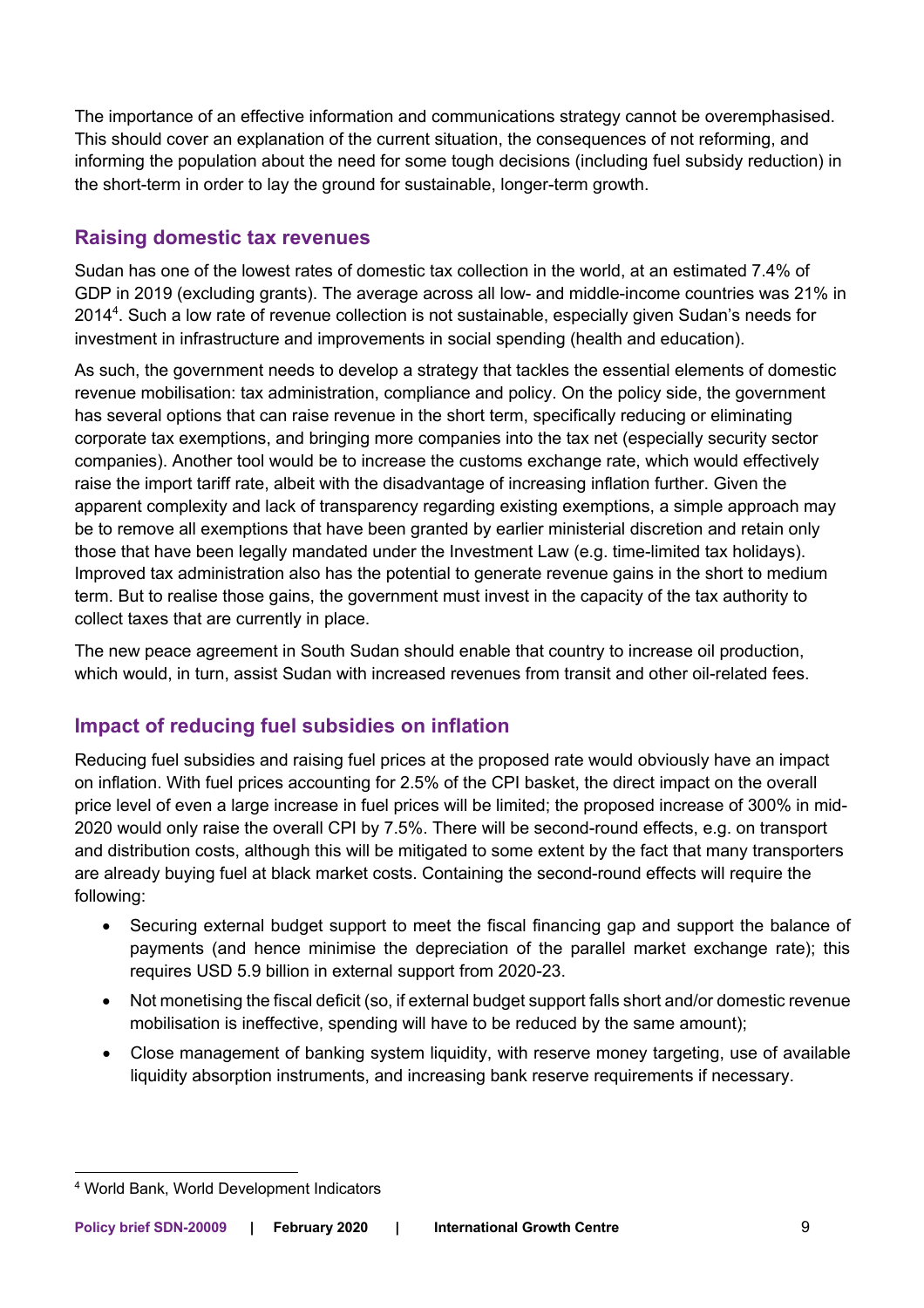# **Social impact mitigation**

Proposals have been put forward for a temporary Quasi-Universal Basic Income covering 80% of the population to mitigate the impact of fuel subsidy removal and other reforms. At a rate of \$5 per person per month, such a QUBI scheme would cost USD 2 billion a year, or around 6% of GDP. However, it is not clear that this would be affordable, even if external donor support is available, as it would still leave a large budget deficit to be financed in 2020-21. Second, the proposed withdrawal of the scheme after two years could be politically difficult and runs the risk of locking in an unsustainably high level of spending, and higher fiscal deficits.

Projections here include around half that amount, enough to finance a similar level of support for the most needy 40% of the population. Payment through electronic channels (such as mobile money) should be explored. The government should also conduct an expenditure review of the existing social safety net to improve its effectiveness.

Another group that would be adversely impacted by the increased fuel prices would be the urban middle class, many of who are government employees and whose real incomes are badly affected by inflation. They would benefit by the rapid reduction in inflation that this programme targets. The programme also entails an increase in public sector salaries, by 28% in USD terms, over 2020-21 to partially offset the impact.

# **Exchange rate unification/liberalisation**

The current exchange rate regime includes several different rates that introduce further distortions into the economy and mostly do not reflect the demand and supply of foreign exchange. To the extent that foreign exchange transactions take place at the official rate, this represents a subsidy for imports and a tax on exports, neither of which are appropriate for economic growth and balance of payments sustainability. In particular, the gap between the official and parallel market rates needs to be closed over time. In addition, the parallel market needs to be formalised (incentivised to operate through formal institutions). Steps towards achieving this including:

- (i) Permitting bureaux de change to operate, on a restricted basis (e.g. with a cap on the size of transactions they can handle), but at a market-determined exchange rate; if legalised, it is likely that such bureaux de change would start operating quickly;
- (ii) Allowing banks to set their own exchange rate, based on the market;
- (iii) Closing the gap between the official and parallel rates, by raising the official rate gradually towards the parallel market rate (e.g., to close the gap over a 12 month period);
- $(iv)$  After this period, calibrate the official rate to the market rate as determined by average rates in the bureaux and interbank markets – on a daily basis;
- (v) The CBOS should move towards a system of foreign exchange auctions with the banks as a means of supplying foreign exchange to the market.

Liberalisation also includes removing any requirements for exporters (especially gold exporters) to sell foreign exchange to the CBOS at the official rate. Such a requirement imposes a tax on exports (and hence discourages exports and encourages smuggling and false export declarations), and ultimately reduces the availability of foreign exchange.

It is not necessary to accumulate significant foreign exchange reserves prior to exchange rate liberalisation. Given the current chronic current account deficit, it will be almost impossible for the CBOS to accumulate any reserves without large capital inflows from foreign sources. Even if reserves were available from such sources, and the intention was to use them to smooth the transition to a